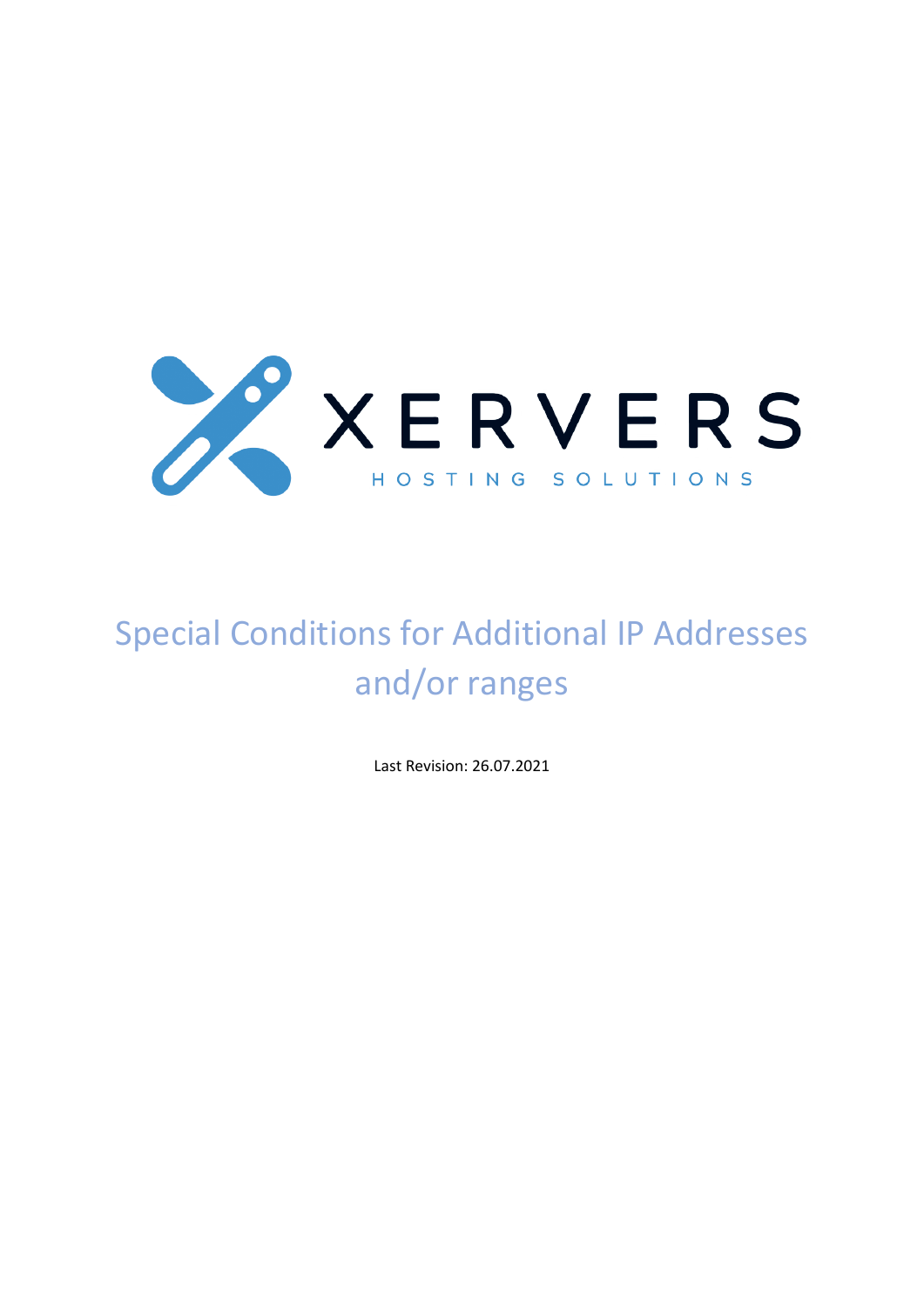

| Index                                                                                                         |  |
|---------------------------------------------------------------------------------------------------------------|--|
|                                                                                                               |  |
|                                                                                                               |  |
| Art 3: Condições de Atribuição de um Endereco ou gama IP a um servico compatível Erro! Marcador não definido. |  |
| Art 4: Opção de Utilização Profissional Associada a um Servico Compatível Erro! Marcador não definido.        |  |
|                                                                                                               |  |
|                                                                                                               |  |
|                                                                                                               |  |
|                                                                                                               |  |
|                                                                                                               |  |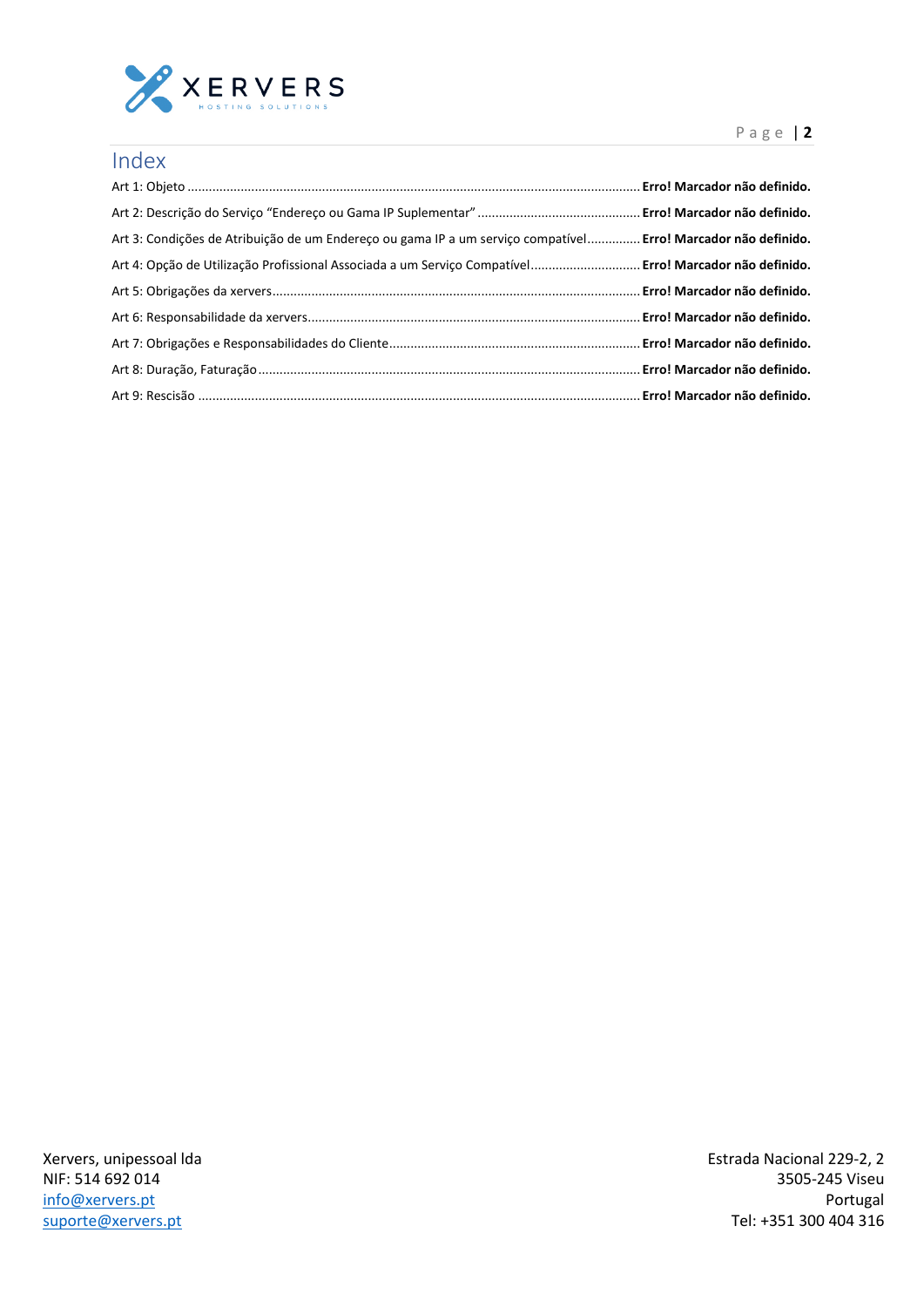

#### Art 1: Object

These special conditions complement the general service conditions. They are intended to define the conditions for reserving IP address space with the **xervers** services by the Client.

Requests for and use of these address spaces are subject to express and unreserved acceptance of these contractual conditions.

### Art 2: Description of the "Supplementary IP Address or Range" Service

The Customer orders additional IP addresses or ranges for use with a compatible service (dedicated server, virtual server, DDoS Protection Service, ...).

Each compatible service has the option of having a certain number of additional IP addresses or only a range of IPs. The limits are defined and can be consulted on the **xervers** website.

Each additional IP address or range is billed monthly.

The Customer manages the use of their additional address/range through their management interface and may also cancel those IP addresses/ranges that they consider not to be useful in the future.

# Art 3: Conditions for Assigning an IP Address or Range to a Compatible Service

If the client wishes, it may migrate an additional address or IP range to another **xervers** compatible service that is under its administration. This operation must be done by **xervers** at the client's request through its management interface. The allocation of an IP address or range to another compatible service must take into account the maximum number of IPs that may be associated with that service.

The number of additional IP addresses that may be assigned is variable, depending on the subscribed service. The limits may be consulted on the **xervers** website and also in the Customer management interface.

The migration of an IP address can be done by the administrative contact of the origin Service if this is also the administrative contact of the destination Service.

The migration of an IP address can be performed by the technical contact of the origin service, if this is also the technical contact of the destination service and the administrative contact of both services is the same.

Administrative contact and technical contact are understood to be the customer accounts associated with a compatible service as they appear in the Customer management interface.

#### Art 4: Professional Use Option Associated with a Compatible Service

This option allows the Client to customize its service by associating new options to it, namely by increasing the maximum number of IP addresses that may be associated with a xervers compatible service.

Xervers, unipessoal lda NIF: 514 692 014 [info@xervers.pt](mailto:info@xervers.pt) [suporte@xervers.pt](mailto:suporte@xervers.pt)

Estrada Nacional 229-2, 2 3505-245 Viseu Portugal Tel: +351 300 404 316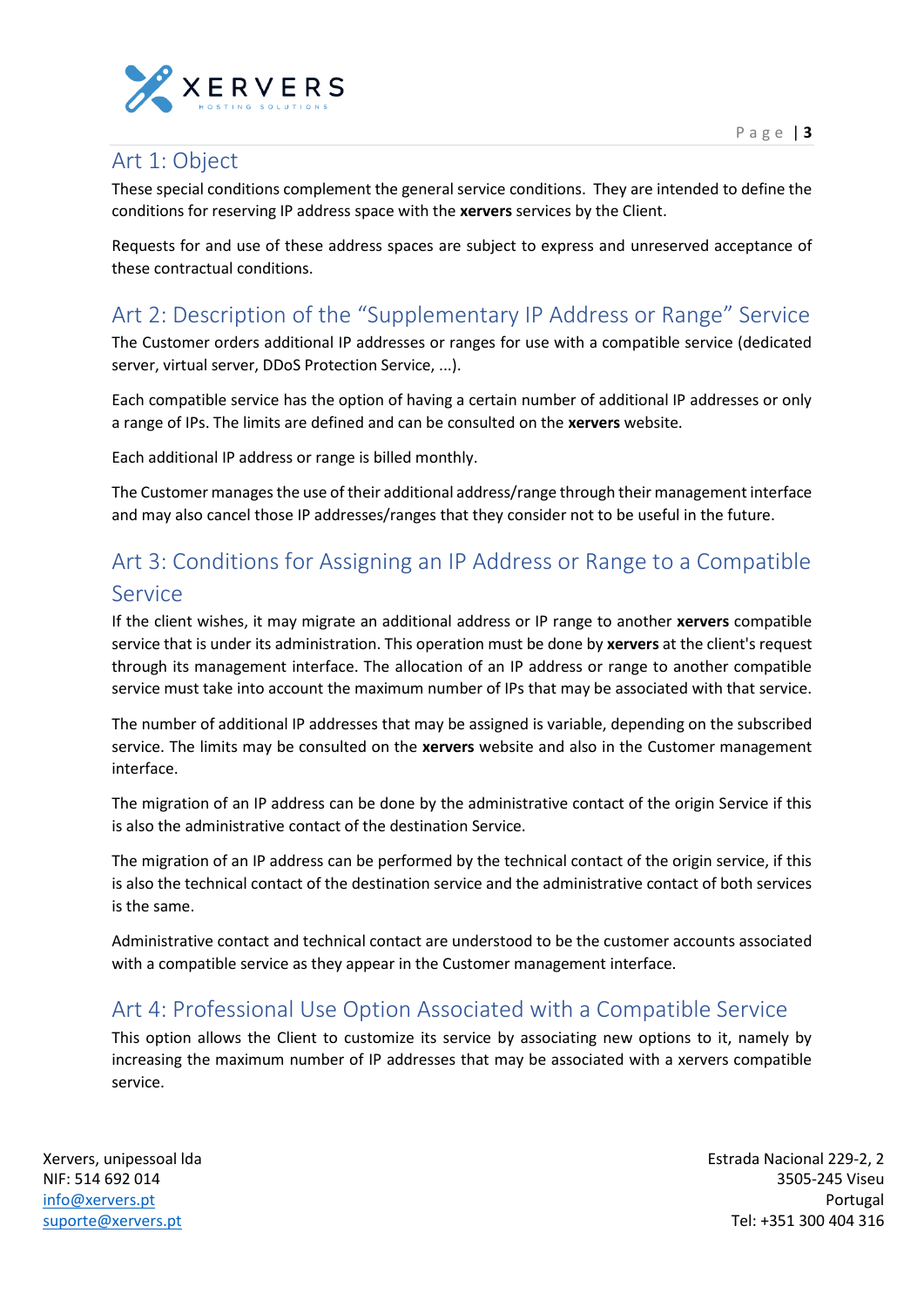

P a g e | **4**

The customer may then have one or several contiguous IP addresses blocks whose maximum number of IPs is determined according to the service for which the professional use option is activated.

The client will pay for the entire IP address block, regardless of the number of IP addresses they have actually configured and are using.

### Art 5: Obligations of xervers

**xervers** undertakes to analyse any reservation request within a period of 7 days. The lack of response within this period determines the automatic refusal of the request. In case of refusal, it is the client's responsibility to make a new request.

**xervers** undertakes to apply all due care and diligence to make Client IP addresses available on the compatible service(s) determined by Client.

**xervers** undertakes to deliver IP addresses not "listed" on SPAM lists and/or reputation blacklists, and in the event that they have been listed after being used by a previous client, it undertakes to make all efforts necessary to remove the mention on such list, providing new IP addresses if it does not proceed with such removal within 5 working days.

## Art 6: Responsibility of xervers

**xervers** reserves the right to block any and all IP addresses assigned to the Client, in the event that their use constitutes a risk to the maintenance of the security of the **xervers** platform, whether in the case of illicit activity or detection of a security flaw in the Client's system...

Likewise, **xervers** may proceed to block and remove all of the Client's IP addresses in the event of noncompliance with these contractual conditions.

**xervers** may never be held liable with regard to the Customer's use of the IP addresses assigned to it. The Customer is solely responsible for any illicit or fraudulent use of IP addresses for which it is responsible. (Responsible for IP addresses).

**xervers** undertakes to create tools to protect Client IP addresses, particularly when they are the victims of computer attacks. This protection in no way implies an obligation of results on the part of **xervers**.

**xervers** reserves the right to refuse any new request for address space, without having to justify to the customer the reason for the refusal. This refusal can be motivated by multiple reasons, such as, but not limited to: non-compliance with the provisions applicable to the assignment of means, noncompliance with the **xervers** contractual terms, inclusion of addresses in a "black list" after use by the Customer, or lack of available means...

## Art 7: Client Obligations and Responsibilities

The customer undertakes to use the IP address blocks assigned in accordance with the general and particular **xervers** conditions.

The client is prohibited from carrying out any mass emailing activity (spamming) via the IP addresses assigned by **xervers**.

Xervers, unipessoal lda NIF: 514 692 014 [info@xervers.pt](mailto:info@xervers.pt) [suporte@xervers.pt](mailto:suporte@xervers.pt)

Estrada Nacional 229-2, 2 3505-245 Viseu Portugal Tel: +351 300 404 316